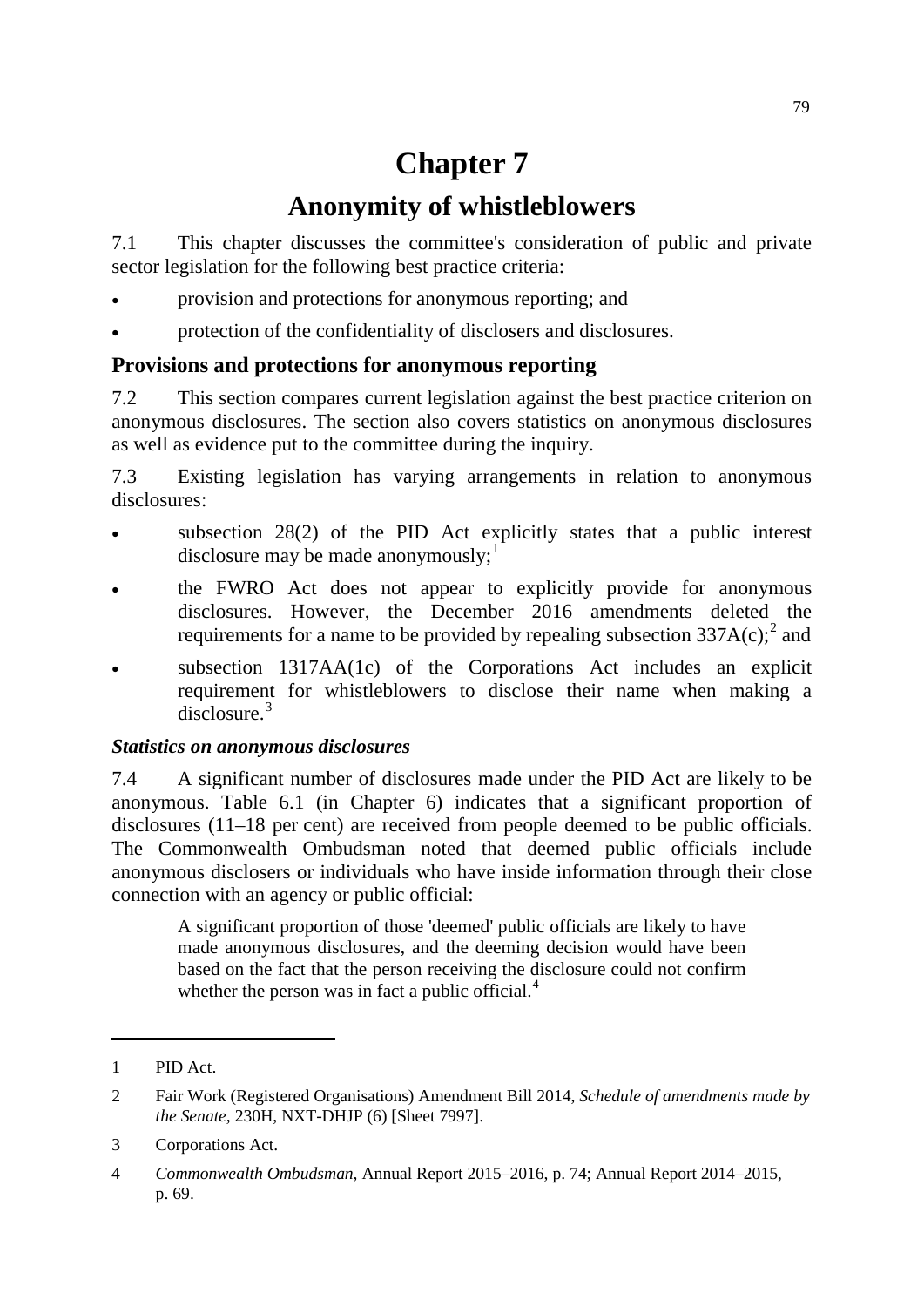7.5 While similar information is not available in the private sector, research has indicated that 76 per cent of organisations, including 79 per cent of private sector businesses, responded that they accepted anonymous wrongdoing concerns:

This was especially true of large organisations (92.5%) where anonymity is more feasible, as against small organisations (60.7%). Not-for-profits were least likely to accept anonymous concerns (60.9%).

…private sector protections such as Part 9.4AAA of the *Corporations Act*  2001 (Cth) require the reporter to first identify themselves. These results suggest such restrictions are widely out of step with corporate practices and preferences.<sup>[5](#page-1-0)</sup>

7.6 Dr Olivia Dixon reported similar findings from her research on corporate sector codes of conduct, which indicated that:

In acknowledging that providing anonymous reporting may facilitate whistleblowing, over 65 per cent of companies allow for it. However, over 25 per cent of companies expressly discourage anonymous reporting on the basis that it will make investigation much more difficult.<sup>[6](#page-1-1)</sup>

7.7 KPMG operates a whistleblower hotline service which provides whistleblowers with the option of being anonymous or providing their contact details. In 2016, 80 per cent of the whistleblowers who contacted the KPMG hotline elected to be anonymous. KPMG noted that this includes a proportion of whistleblowers who agreed to provide contact details to KPMG, whilst remaining anonymous to their employer.<sup>[7](#page-1-2)</sup>

## *Evidence received on anonymous disclosures*

7.8 Some submitters supported the requirement for a whistleblower to provide their name to a regulator.[8](#page-1-3) Clayton Utz noted that there are practical difficulties in applying protections to whistleblowers who disclose anonymously and that anonymous disclosures are typically more difficult to investigate.<sup>[9](#page-1-4)</sup>

7.9 The Law Council argued that whistleblowers should disclose their identity to the regulatory authority and be contactable at a later stage if required, provided that confidentiality arrangements are put in place to protect the whistleblower's identity from the company. The Law Council suggested that if adequate confidentiality

<span id="page-1-0"></span><sup>5</sup> A J Brown, Neriza Dozo, Peter Roberts, *Whistleblowing Processes & Procedures: An Australian & New Zealand Snapshot, Preliminary Results, Whistling While They Work 2, Survey of Organisational Processes & Procedures*, November 2016, pp. 1, 13.

<span id="page-1-1"></span><sup>6</sup> Dr Oliva Dixon, *Submission 31, Honesty without fear? Whistleblower anti-retaliation protections in corporate codes of conduct*, Melbourne University Law Review, 2016, Volume 40, p. 197.

<span id="page-1-2"></span><sup>7</sup> KPMG, *Submission 49*, p. 19.

<span id="page-1-3"></span><sup>8</sup> Clayton Utz, *Submission 4*, p. 8; FSU, *Submission 10*, p. 6; Law Council of Australia, *Submission 52*, p. 12.

<span id="page-1-4"></span><sup>9</sup> Clayton Utz, *Submission 4*, p. 8.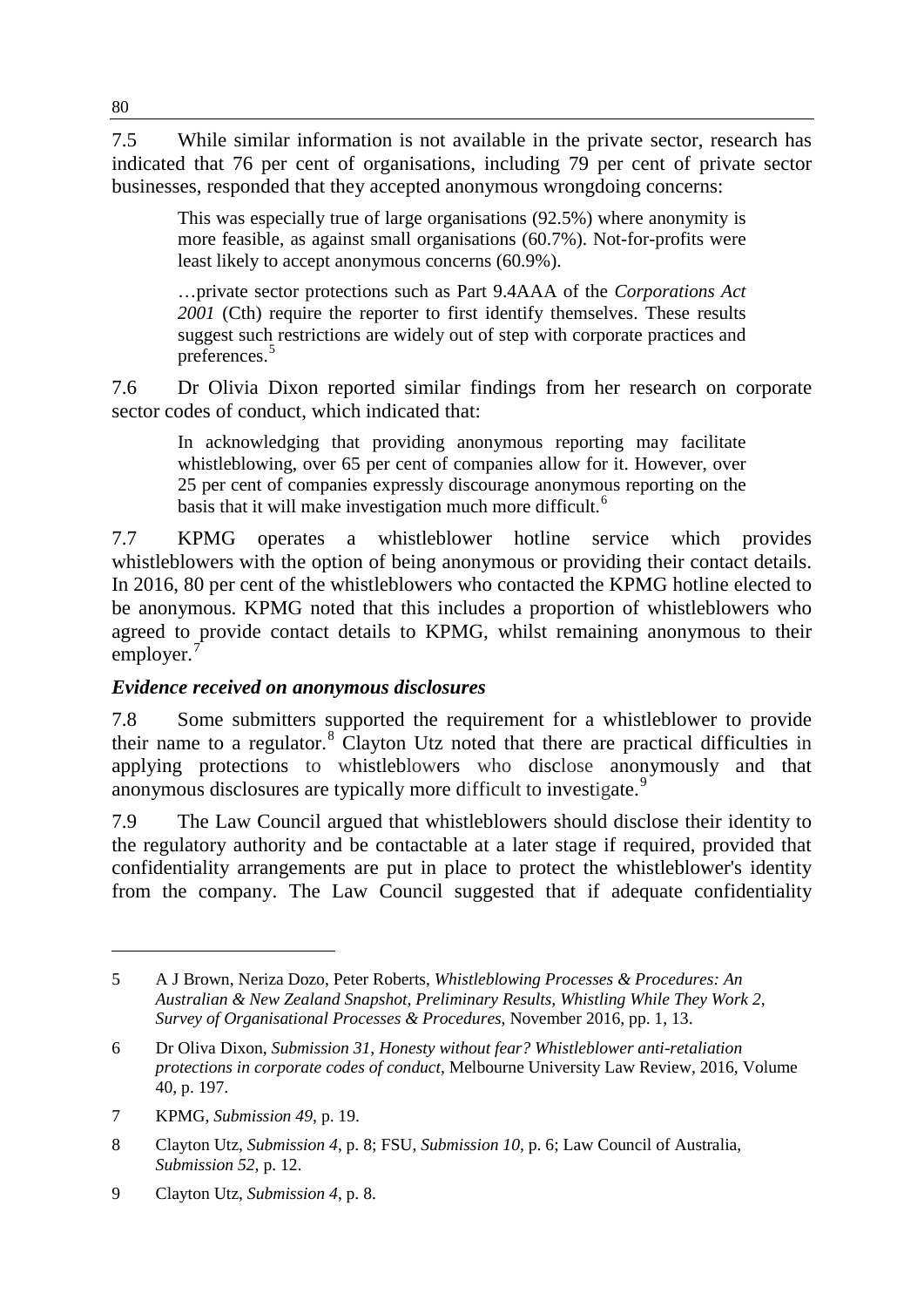protections are in place, whistleblowers may feel more comfortable disclosing their identity. $10$ 

7.10 Dr Dixon indicated that courts have warned that the prejudice that whistleblowers may face upon disclosure of their identity should not be underestimated. Dr Dixon suggested, however, that evidence with respect to anonymity is mixed:

Some studies have found that there is 'scant evidence that anonymity promotes whistle-blowing', while others find that individuals are more likely to voice dissenting views if offered anonymity.<sup>[11](#page-2-1)</sup>

7.11 The Fund Raising Institute of Australia indicated that its complaint handling process does not currently provide for 'anonymous' reporting of breaches of its self-regulatory Code. Instead, a complainant is expected to participate in any hearing of the matter.<sup>[12](#page-2-2)</sup>

7.12 The AIST informed the committee that it does not oppose broadening the whistleblower protection provisions to also cover anonymous disclosures. However the AIST noted that:

Anonymous disclosures can potentially limit the ability of parties who receive disclosures to investigate the matter thoroughly as they are unable to consult the discloser and this limitation should be considered as part of any future reform. Furthermore, anonymous disclosures limit the evidentiary testing of information as the original discloser may be unable to provide further evidence of the disclosed conduct.<sup>[13](#page-2-3)</sup>

*Support for allowing anonymous disclosures*

7.13 However, there was generally much stronger support, including from law enforcement agencies and regulators, for allowing whistleblowers to disclose anonymously as discussed below. [14](#page-2-4)

7.14 The AFP noted that for whistleblowers to provide information which law enforcement can use to commence or progress an investigation, an inability to maintain anonymity results in exposure to threats of reprisal, whether legal or physical

<span id="page-2-0"></span><sup>10</sup> Law Council of Australia, *Submission 52*, p. 12.

<span id="page-2-1"></span><sup>11</sup> Dr Oliva Dixon, *Submission 31, Honesty without fear? Whistleblower anti-retaliation protections in corporate codes of conduct*, Melbourne University Law Review, 2016, Volume 40, p. 196.

<span id="page-2-2"></span><sup>12</sup> Fund Raising Institute of Australia, *Submission 27*, p. 4.

<span id="page-2-3"></span><sup>13</sup> Australian Institute of Superannuation Trustees, *Submission 24*, pp. 3, 15.

<span id="page-2-4"></span><sup>14</sup> Clifford Chance, *Submission 9*, pp. 6–8; Dr Vivienne Brand and Dr Sulette Lombard, *Submission 14*, p. 4; Mr Denis Gentilin, *Submission 19*, p. 10; Deloitte, *Submission 37*, pp. 1, 4; ACTU, *Submission 40*, p. 1; Australian Bankers Association, *Submission 48*, p. 3; KPMG, *Submission 49*, pp. 3 Australian Council of Superannuation Investors, *Submission 50*, p. 2; Australia Institute of Company Directors, *Submission 53*, p. 8; Financial Planning Association of Australia, *Submission 57*, p. 5; Mr Richard Wilkins, *Submission 61*, p. 5; International Bar Association Anti-Corruption Committee, *Submission 62*, p. 5.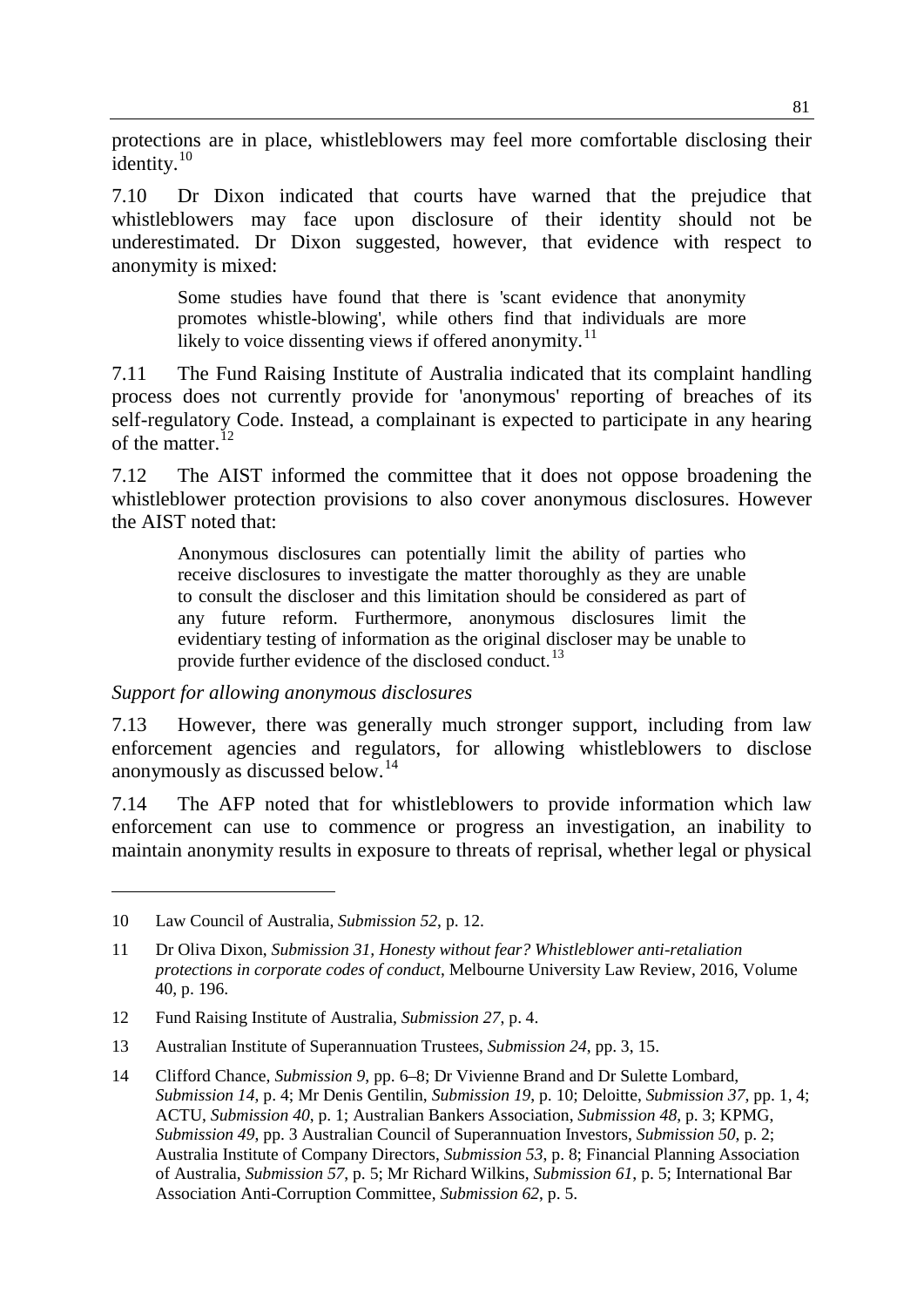in nature. The AFP argued that this has been a clear factor discouraging potential whistleblowers from cooperating with police. In the AFP's experience, protective regimes used by law enforcement in other criminal investigative contexts have proven less effective for investigations into corporate crime because the potential whistleblower jeopardises their current employment and future career prospects.<sup>[15](#page-3-0)</sup>

7.15 ASIC Commissioner, Mr John Price, supported extending whistleblower protections to anonymous disclosures and ensuring that a whistleblower's identity should be the subject of absolute confidentiality.<sup>[16](#page-3-1)</sup>

7.16 Professor A J Brown informed the committee that providing for anonymous disclosures is now standard in the Australian public sector whistleblowing legislation, and international principles. Professor Brown argued that:

This stands in contrast to Part 9.4AAA which deters disclosures by making it clear that a whistleblower is only protected if they identify themselves (equivalent to a message that people should only disclose if prepared to paint a target on themselves).

The protection of anonymous disclosures does not raise practical difficulties, since the protections and other obligations are only triggered if or when the identity of the whistleblower is subsequently revealed, and confirmed to be within the statutory definition above. The Committee should recommend amendment to extend the protections to all disclosures by such persons, irrespective of whether they initially identify themselves.<sup>[17](#page-3-2)</sup>

7.17 Mr Joshua Bornstein, Director, Maurice Blackburn Lawyers argued that whistleblowers, other than those who make vexatious disclosures, should be protected from retaliation and have the option of anonymity.<sup>[18](#page-3-3)</sup>

7.18 The GIA was in favour of allowing anonymous reporting and suggested to the committee that:

- a whistleblower should qualify for protection at the point they disclose their identity or their identity becomes known, but that protection should extend retrospectively to the point of that disclosure; and
- a company should be subject to the requirement to protect a whistleblower's anonymity in the event that a whistleblower has made disclosure to the company on an anonymous basis.<sup>[19](#page-3-4)</sup>

<span id="page-3-0"></span><sup>15</sup> Australian Federal Police, *Submission 43*, p. 9.

<span id="page-3-1"></span><sup>16</sup> Mr John Price, Commissioner, Australian Securities and Investments Commission, *Committee Hansard*, 27 April 2017, p. 59.

<span id="page-3-2"></span><sup>17</sup> Professor A J Brown, Program Leader, Public Integrity and Anti-Corruption, Centre for Governance and Public Policy, Griffith University, *Submission 23*, Attachment 2, p. 4.

<span id="page-3-3"></span><sup>18</sup> Mr Joshua Bornstein, Director/Principal, Maurice Blackburn Lawyers, *Committee Hansard*, 27 April 2017, pp 42–43.

<span id="page-3-4"></span><sup>19</sup> Ms Maureen McGrath, Chair, Legislation Review Committee, Governance Institute of Australia, *Committee Hansard*, 28 April 2017, p. 25.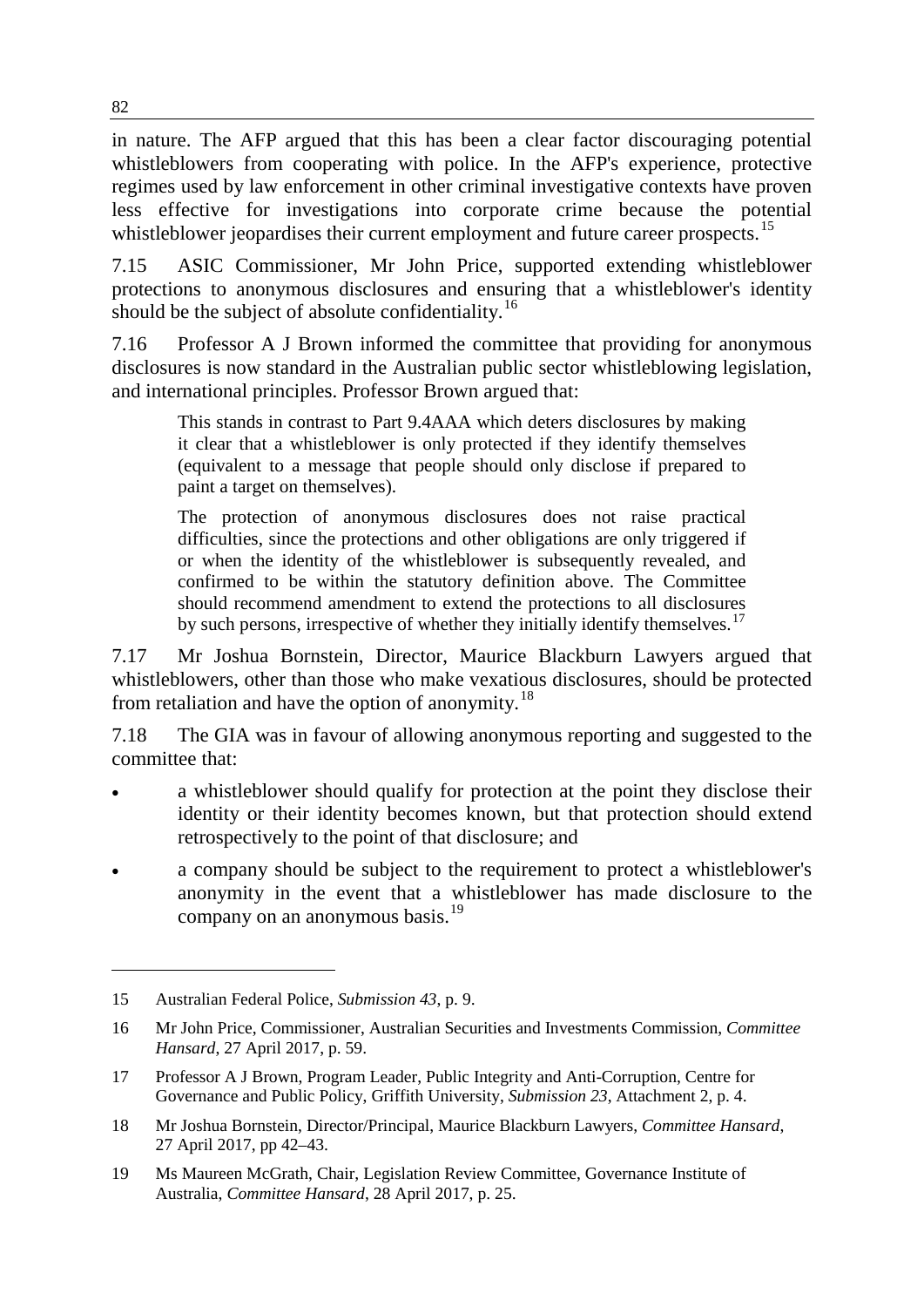7.19 The Association of Corporate Counsel Australia (ACCA) informed the committee that many organisations across the public, corporate and not-for-profit sectors currently have anonymous hotlines for those who wish to report on organisational wrongdoing. The ACCA argued that these have been an effective deterrent in organisational wrongdoing and allow organisations to evaluate the legitimacy of a complaint. The ACCA suggested that rather than setting definitive obligations for private sector organisations, perhaps there should be non-mandatory guidelines for establishing anonymous hotlines.<sup>[20](#page-4-0)</sup>

7.20 Deloitte noted the importance of independent hotlines in providing a mechanism for anonymous disclosures:

In our experience there is a potential risk in situations where whistleblowers who wish to remain anonymous are placed in direct communication with their employer, because of the potential to inadvertently identify themselves. This risk can be overcome if intermediaries such as external party service providers are used to appropriately check such communications and redact identifying material.<sup>2</sup>

#### *Committee view*

7.21 In 2004, this committee examined the CLERP Bill which proposed the introduction of the corporate sector whistleblower protections. In that inquiry the committee recommended allowing for anonymous disclosures.<sup>[22](#page-4-2)</sup>

7.22 The weight of evidence that the committee has received in this inquiry is strongly in favour of allowing and protecting anonymous disclosures in the private sector. In fact, some of the evidence the committee received indicates that private sector codes of conduct and implementation of whistleblower schemes in the corporate sector are already allowing and protecting anonymous disclosures. In addition, evidence from the public sector indicates that significant numbers of disclosures are made anonymously.

7.23 In light of the above, the committee considers that providing for anonymous disclosures in the private sector would mean that another best practice criterion could sensibly be aligned between the public and private sectors, thereby enabling greater legislative consistency.

#### **Recommendation 7.1**

-

**7.24 The committee recommends that private sector whistleblowing legislation (including legislation covering corporations and registered organisations) explicitly allow, and provide protections for, anonymous disclosures consistent with public sector legislation.**

<span id="page-4-0"></span><sup>20</sup> Association of Corporate Counsel Australia, *Submission 35*, p. 5.

<span id="page-4-1"></span><sup>21</sup> Deloitte, *Submission 37*, p. 4.

<span id="page-4-2"></span><sup>22</sup> Parliamentary Joint Committee on Corporations and Financial Services, *CLERP 9 Bill 2003*, 4 June 2004, p. 24.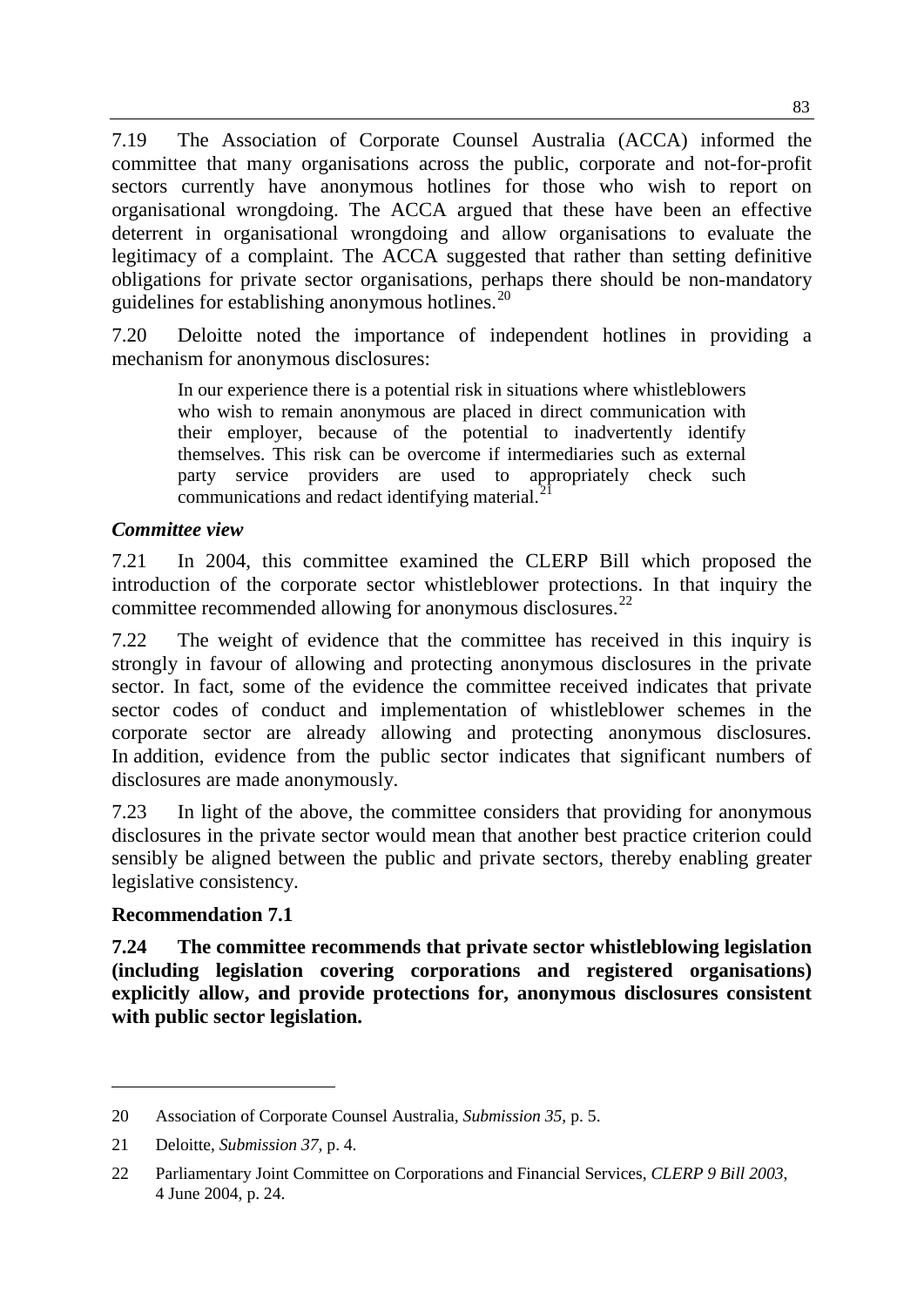## **Continuity of protection**

7.25 Another issue that came to the committee's attention during the inquiry was the continuity of protection. Consider the following scenario. If a whistleblower makes a disclosure that is assessed as meeting the criteria for disclosable conduct and the threshold for protection, a question arises as to whether the whistleblower would still attract the relevant protections if an investigation, court, or tribunal subsequently found that the conduct disclosed was not disclosable conduct.

7.26 Professor Brown informed the committee that it is likely that continuity of protection is implicitly provided for in the PID Act (section 26), FWRO Act (paragraph 337A(1)(c), and the Corporations Act section 1317AA(1)(d).<sup>[23](#page-5-0)</sup>

## *Committee view*

7.27 The committee considers that while a finding of no disclosable conduct may de-escalate the issues to some extent for the whistleblower, significant risks of reprisal may remain in many cases. The committee is therefore recommending that continuity of protection be made explicit in a consistent way for both the public and private sector whistleblower protection legislation.

## **Recommendation 7.2**

-

**7.28 The committee recommends that continuity of protection be made explicit in a consistent way for both the public and private sector whistleblowing protection legislation.**

## **Protections for confidentiality**

7.29 This section summarises the committee's consideration of best practice criteria on protecting the confidentiality of disclosures. The three Acts that the committee is considering have quite different provisions.

7.30 The PID Act has provisions which provide offences for the use or disclosure of identifying information (section 20) with some exceptions in subsection 20(3), and the protection of the identity of disclosers in courts or tribunals (section 21):

## **20 Use or disclosure of identifying information**

*Disclosure of identifying information* 

(1) A person (the *first person*) commits an offence if:

(a) another person (the second person) has made a public interest disclosure; and

(b) the first person discloses information (identifying information) that:

<span id="page-5-0"></span><sup>23</sup> Professor A J Brown, Program Leader, Public Integrity and Anti-Corruption, Centre for Governance and Public Policy, Griffith University, *Correspondence to the committee*, 30 May 2017.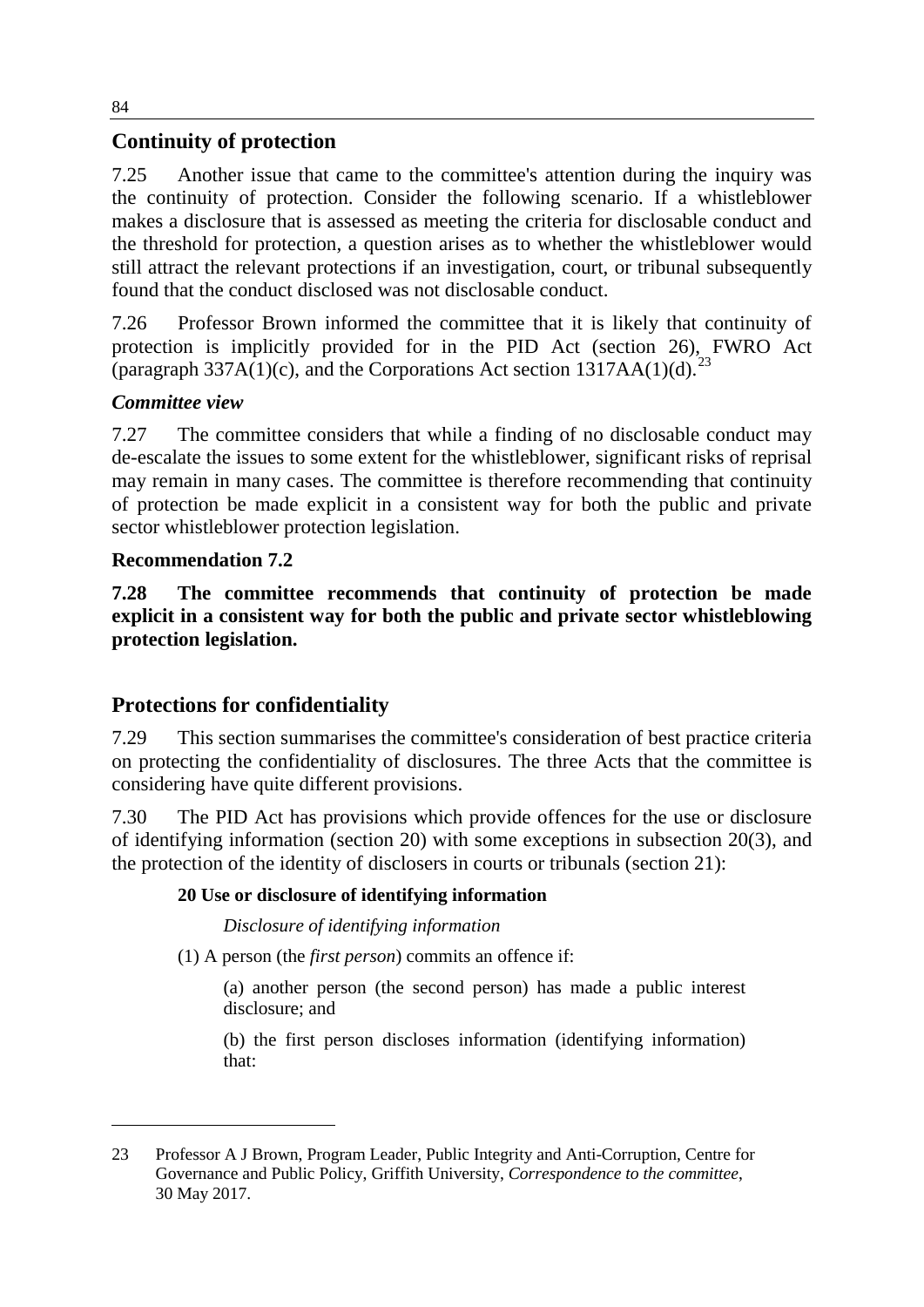(i) was obtained by any person in that person's capacity as a public official; and

(ii) is likely to enable the identification of the second person as a person who has made a public interest disclosure; and

(c) the disclosure is to a person other than the second person.

Penalty: Imprisonment for 6 months or 30 penalty units, or both.

(2) A person (the first person) commits an offence if the person uses identifying information.

Penalty: Imprisonment for 6 months or 30 penalty units, or both.<sup>[24](#page-6-0)</sup>

#### **21 Identifying information not to be disclosed etc. to courts or tribunals**

A person who is, or has been, a public official is not to be required:

(a) to disclose to a court or tribunal identifying information that the person has obtained; or

(b) to produce to a court or tribunal a document containing identifying information that the person has obtained;

except where it is necessary to do so for the purposes of giving effect to this Act. $^{25}$  $^{25}$  $^{25}$ 

7.31 The FWRO Act does not appear to explicitly provide for protecting the confidentiality of the disclosure or the discloser.<sup>[26](#page-6-2)</sup>

7.32 The Corporations Act does not appear to protect the identity of whistleblowers in courts and tribunals, however, section 1317AE provides offences for disclosing:

- the information disclosed in the qualifying disclosure;
- the identity of the discloser; or
- the information that is likely to lead to the identification of the discloser.<sup>[27](#page-6-3)</sup>

7.33 During its consideration of the CLERP Bill to establish the whistleblower protections in the Corporations Act in 2004, the committee made the following observations:

The Committee believes that the confidentiality provisions in any whistleblower scheme are central to building public trust in the system and to preserving its integrity. Any doubts about the protection of the identity of a whistleblower should be clarified in the legislation which should provide a guarantee of anonymity. Again while the Explanatory Memorandum offers some advice on this matter in regard to privacy concerns with

<span id="page-6-0"></span><sup>24</sup> PID Act, section 20.

<span id="page-6-1"></span><sup>25</sup> PID Act, section 21.

<span id="page-6-2"></span><sup>26</sup> FWRO Act, Part 4A.

<span id="page-6-3"></span><sup>27</sup> Corporations Act, section 1317AE.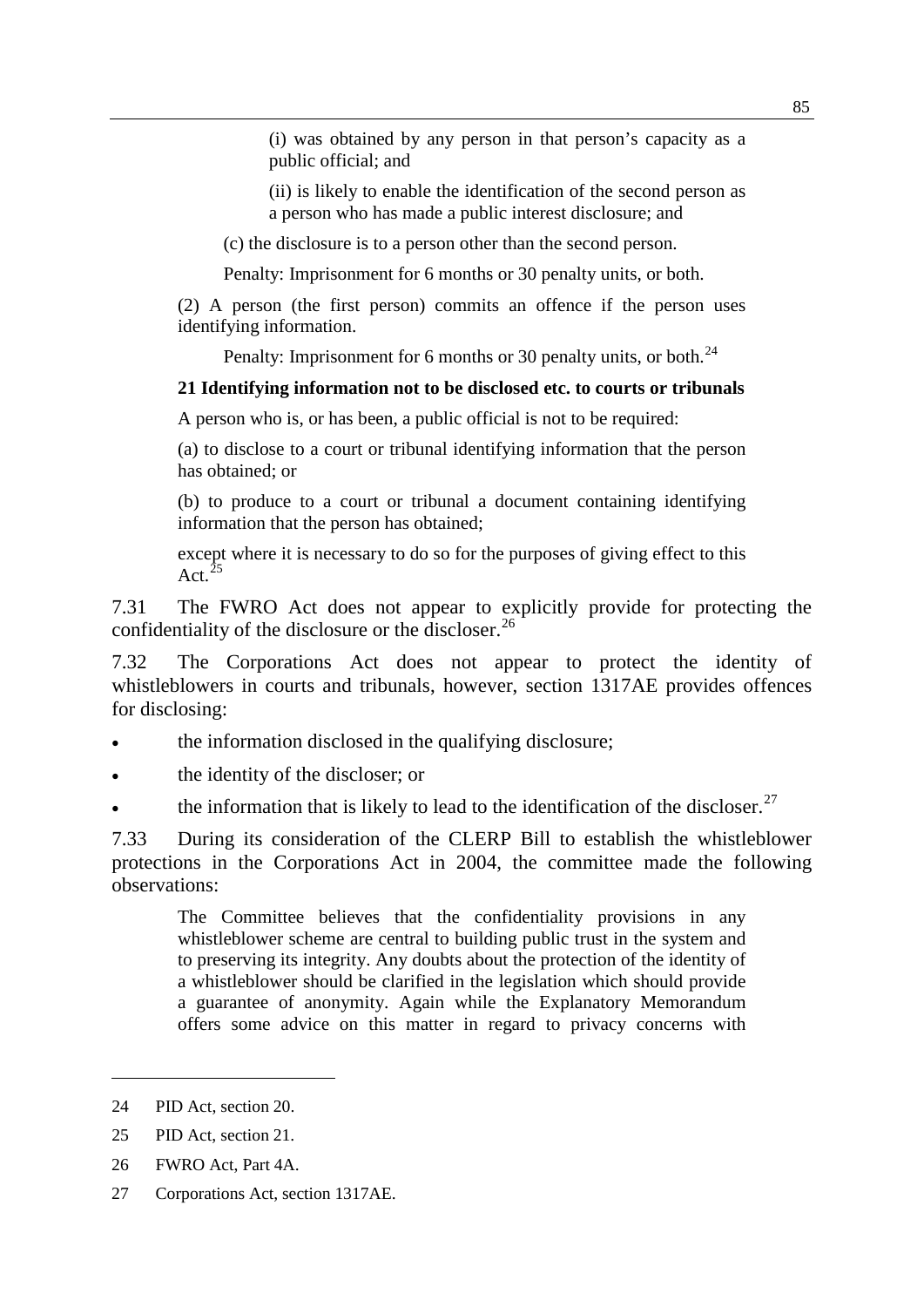disclosures to ASIC, there is no mention of such safeguards with disclosures made within an entity. The Committee would like assurances from the Government that there are adequate safeguards in the proposed legislation for the protection of confidentiality and that they are expressly stated.<sup>[28](#page-7-0)</sup>

7.34 In 2004, the committee went on to recommend that a provision be inserted in the proposed whistleblowing scheme that expressly provides confidentiality protection to persons making protected disclosures to ASIC or making such disclosures to the designated authorities within a company. The committee also recommended that similar provisions should be inserted to protect the rights of persons who are the subject of a disclosure.<sup>[29](#page-7-1)</sup>

## *Support for the protection of confidentiality*

7.35 There was broad support amongst submitters for protecting the confidentiality of disclosures and disclosers.[30](#page-7-2)

7.36 The Queensland Ombudsman informed the committee that preserving confidentiality is a key element in protecting a whistleblower from reprisals, by minimising those persons who have access to information which may identify the whistleblower. $31$ 

7.37 The Australian Bankers' Association (ABA) informed the committee that it's guiding principles for whistleblower protections include provisions to make sure the identity of the whistleblower and the details of the investigation are kept confidential.[32](#page-7-4)

7.38 The ACCC argued for specific protections for information or documents that disclose the identity of whistleblowers as part of a whistleblower regime under the  $CC$  Act.<sup>[33](#page-7-5)</sup>

7.39 KPMG submitted that the identity of the whistleblower and any information given that may reveal their identity should be subject to confidentiality (including in matters before the courts) with only limited exceptions.<sup>[34](#page-7-6)</sup>

<span id="page-7-6"></span>34 KPMG, *Submission 49*, p. 11.

<span id="page-7-0"></span><sup>28</sup> Parliamentary Joint Committee on Corporations and Financial Services, *CLERP 9 Bill 2003*, June 2004, p. 25.

<span id="page-7-1"></span><sup>29</sup> Parliamentary Joint Committee on Corporations and Financial Services, *CLERP 9 Bill 2003*, June 2004, p. 25.

<span id="page-7-2"></span><sup>30</sup> Dr Vivienne Brand & Dr Sulette Lombard, *Submission 14,* p. 2; Clifford Chance, *Submission 9*, p. 6; Australian Competition and Consumer Commission, *Submission 12,* p. 3; Media, Entertainment & Arts Alliance, *Submission 55*, p. 8; Uniting Church in Australia, *Submission 56*, pp. 6, 10.

<span id="page-7-3"></span><sup>31</sup> Queensland Ombudsman, *Submission 13*, p. 4.

<span id="page-7-4"></span><sup>32</sup> Australian Bankers' Association, *Submission 48*, p. 3.

<span id="page-7-5"></span><sup>33</sup> Australian Competition and Consumer Commission, *Submission 12*, p. 3.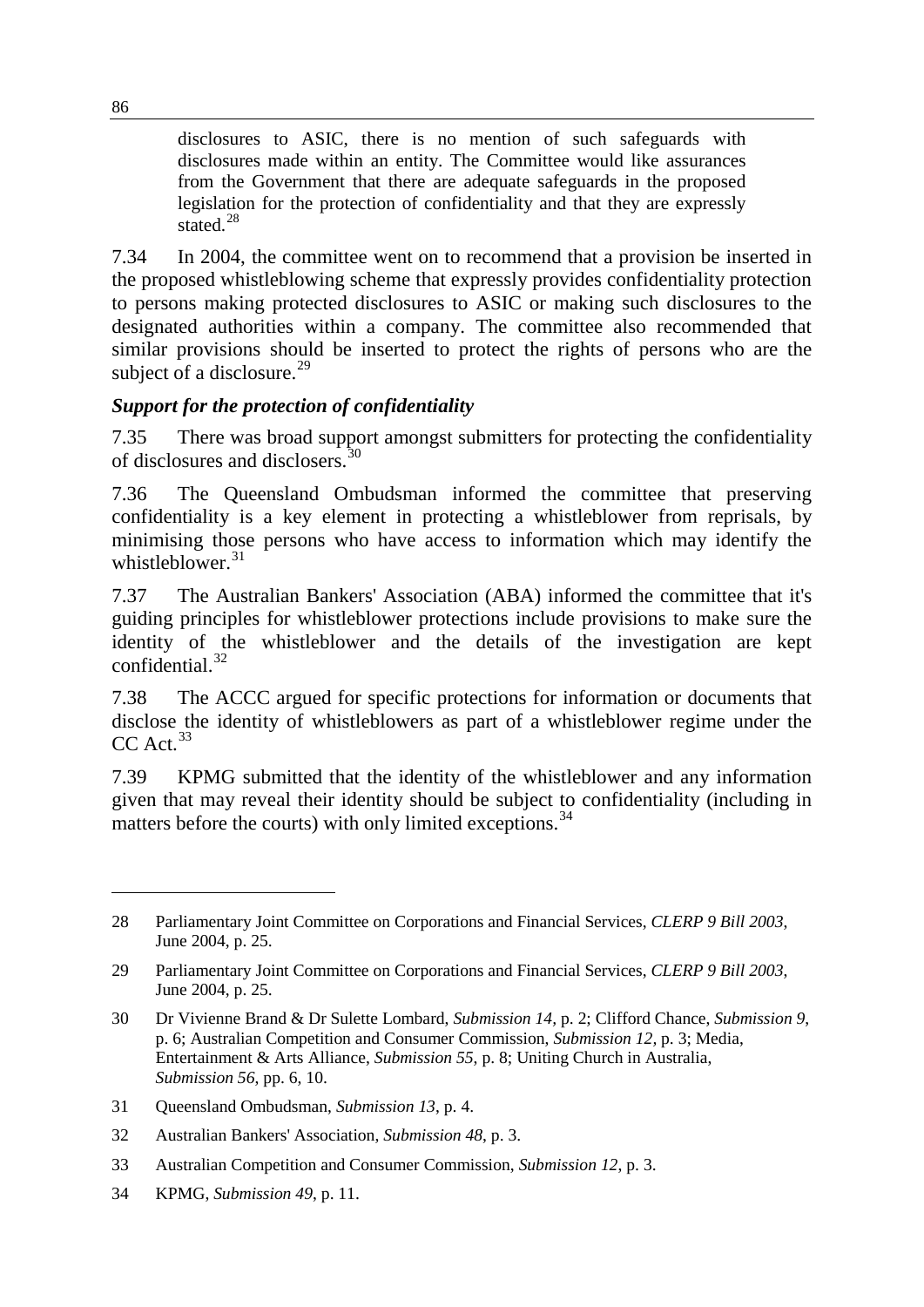7.40 ASIC noted that for the proposed tax whistleblower scheme, the identity of a whistleblower, and the disclosure of any information which is capable of revealing their identity, could be subject to an absolute requirement of confidentiality. ASIC also advocated that:

…the new whistleblowing legislation should clearly outline the circumstances under which regulators should be able to resist an application for the production of documents that may reveal a whistleblower's identity.

This would prohibit the release of any information by anyone to anyone, including to a court or tribunal, unless the whistleblower gives informed consent to the release of their identity or the revelation is necessary to avert imminent danger to public health or safety, to prevent violation of any criminal law, or to enable the whistleblower to secure compensation for reprisals.[35](#page-8-0)

7.41 Dr Dixon reported findings from her research on corporate sector codes of conduct, which indicated that:

A vast majority of the Codes state that some or all reports will be treated confidentially; with a substantial number including carve outs for investigation or as required by law.<sup>[36](#page-8-1)</sup>

7.42 However, Dr Dixon also pointed to a loophole in the Corporations Act which may result in the potential breaching of confidentiality:

Only 27.7 per cent state that a report will be kept confidential in the absence of consent of the whistleblower, a requirement under the Corporations Act. This may be due to the loophole which currently exists, whereby a third party who receives information with the whistleblower's consent is not subject to the same confidentiality requirements as the person who initially received the information.<sup>[37](#page-8-2)</sup>

#### *Committee view*

-

7.43 The committee considers that the weight of evidence put forward in this inquiry is in favour of effective requirements for protecting the confidentiality of whistleblowers and their disclosures. The committee notes its previous 2004 recommendation (discussed above) supporting confidentiality for whistleblowers. The committee considers that while some protections in the private sector exist in the Corporations Act, they could be improved to make them consistent with the PID Act. Such protections should also be made explicit for registered organisations if registered organisations are not covered by a single Act covering the whole private sector.

<span id="page-8-0"></span><sup>35</sup> Australian Securities and Investments Commission, *Submission 51*, pp. 5, 20, 21.

<span id="page-8-1"></span><sup>36</sup> Dr Oliva Dixon, *Submission 31, Honesty without fear? Whistleblower anti-retaliation protections in corporate codes of conduct*, Melbourne University Law Review, 2016, Volume 40, pp. 196–197.

<span id="page-8-2"></span><sup>37</sup> Dr Oliva Dixon, *Submission 31, Honesty without fear? Whistleblower anti-retaliation protections in corporate codes of conduct*, Melbourne University Law Review, 2016, Volume 40, pp. 196–197.